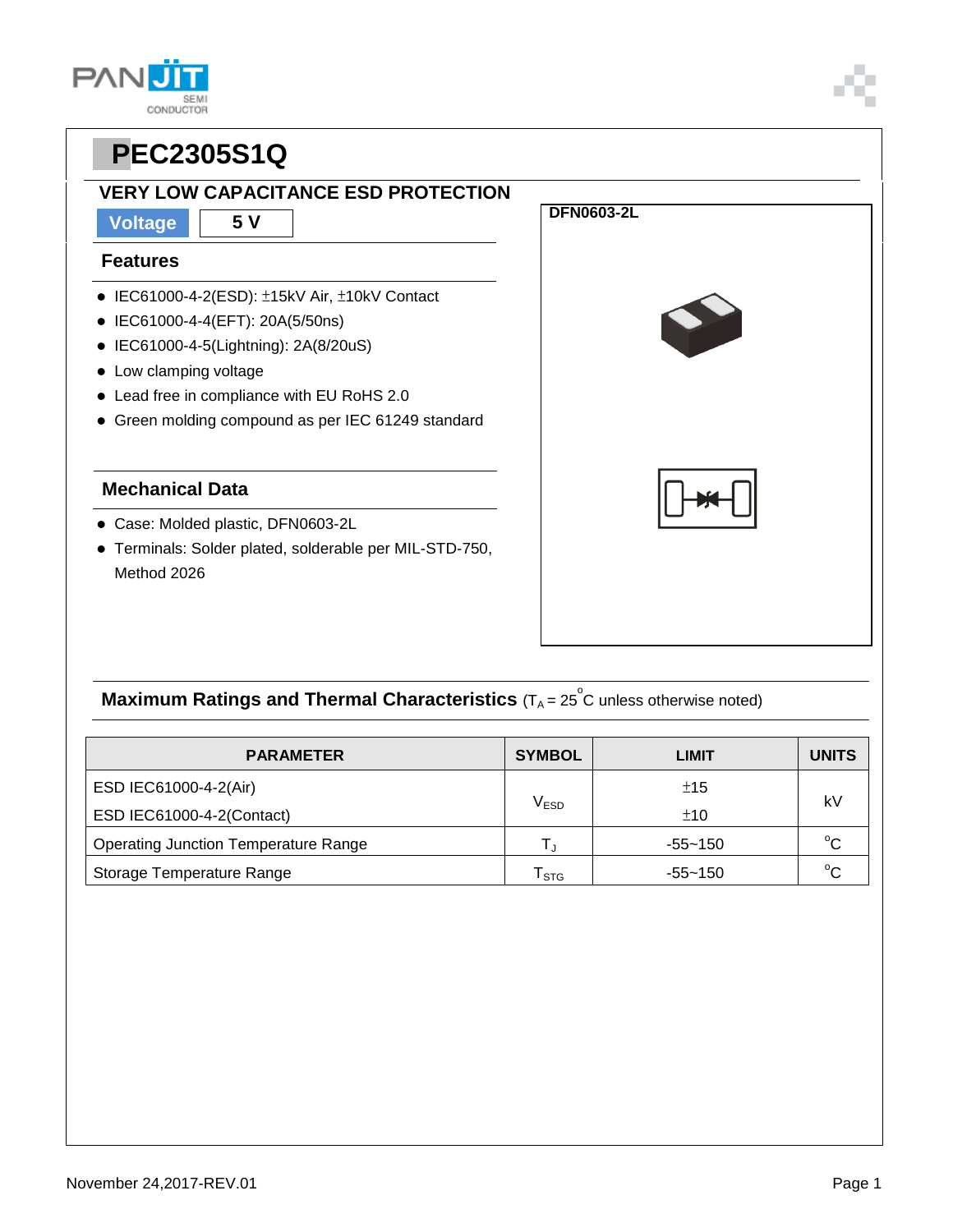



### **Electrical Characteristics**  $(T_A = 25^\circ \text{C}$  unless otherwise noted)

| <b>PARAMETER</b>               | <b>SYMBOL</b>            | <b>TEST CONDITION</b>            | MIN. | TYP. | MAX.           | <b>UNITS</b> |  |
|--------------------------------|--------------------------|----------------------------------|------|------|----------------|--------------|--|
| Reverse Stand-Off Voltage      | $V_{RWM}$ <sup>(1)</sup> |                                  |      |      | 5              | V            |  |
| Reverse Breakdown Voltage      | $V_{BR}$                 | $I_{BR}$ = 1 mA                  | 5.5  | ۰    | 10             | V            |  |
| Reverse Leakage Current        | l <sub>R</sub>           | $V_R = 5 V$                      |      |      | 100            | nA           |  |
| <b>Clamping Voltage</b>        | $V_{CL}$                 | $I_{PP} = 1$ A, $t_P = 8/20$ us  |      |      | 12             | $\vee$       |  |
|                                |                          | $I_{PP} = 2 A$ , $t_P = 8/20$ us |      | ۰    | 15             |              |  |
| <b>Clamping Voltage TLP</b>    | $V_{CL}$ <sup>(2)</sup>  | $I_{PP} = 8 A$ , $t_P = 100$ ns  |      | 12.1 | ۰              | $\vee$       |  |
|                                |                          | $I_{PP}$ = 16 A, $t_P$ = 100 ns  |      | 13.7 | ٠              |              |  |
| <b>Dynamic Resistance</b>      | $R_{DYN}$                | $t_P = 100$ ns                   |      | 0.2  | $\blacksquare$ | Ω            |  |
| Off State Junction Capacitance | $C_{\rm J}$              | OVdc Bias $f = 1$ MHz            |      |      | 3.5            | рF           |  |

NOTES:

1. A transient suppressor is selected according to the working peak reverse voltage(V<sub>RWM</sub>), which should be equal to or greater than the DC or continuous peak operation voltage level.

2. Testing using Transmission Line Pulse (TLP) conditions:  $Z0 = 50 \Omega$ , t<sub>P</sub> = 100 ns.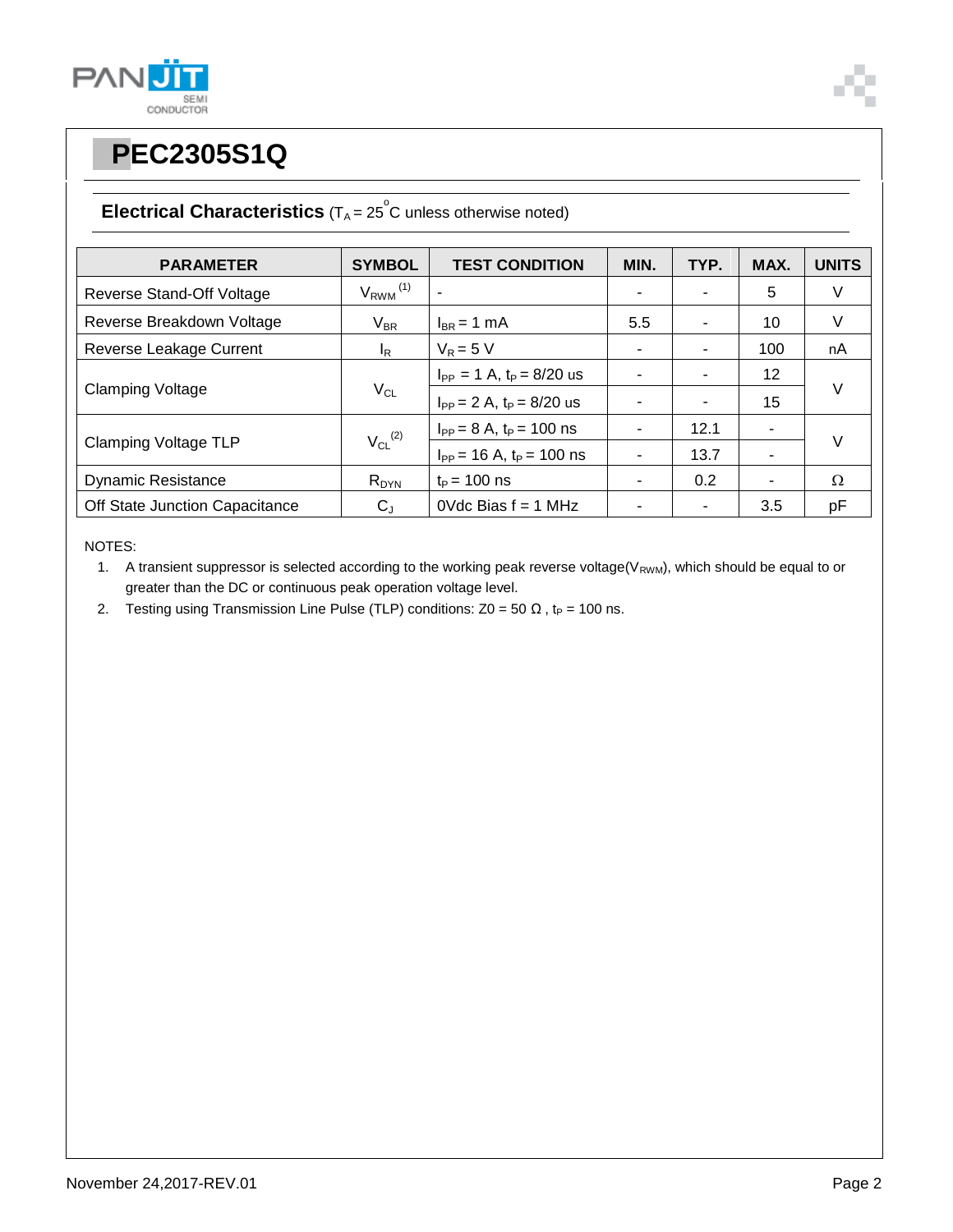

**TYPICAL CHARACTERISTIC CURVES**

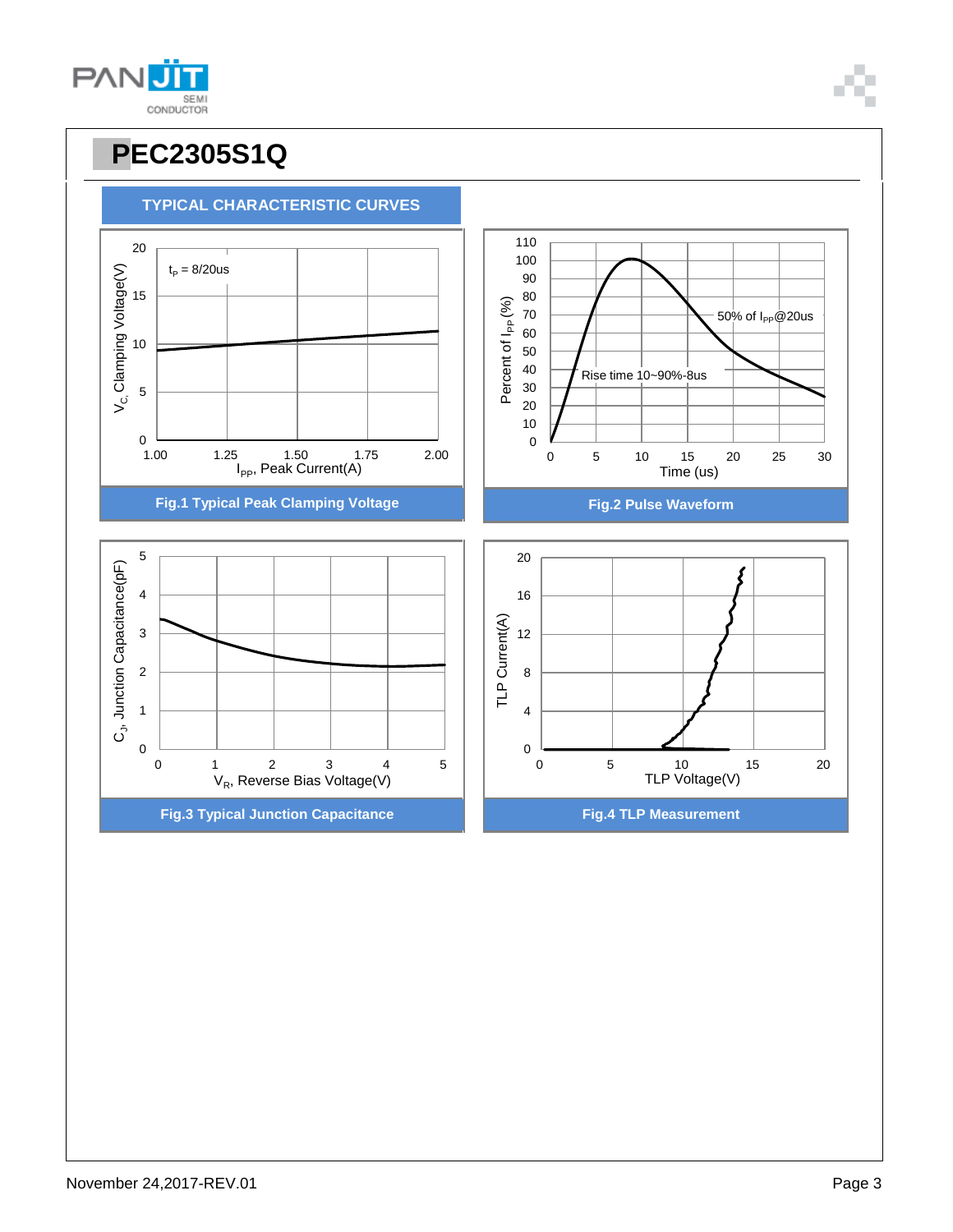



### **Part No Packing Code Version**

| <b>Part No Packing Code</b> | Package Type | <b>Packing Type</b> | <b>Marking</b> | <b>Version</b> |
|-----------------------------|--------------|---------------------|----------------|----------------|
| PEC2305S1Q R1 00001         | DFN0603-2L   | 10K / 7" Reel       | C5             | Halogen Free   |

### **Packaging Information & Mounting Pad Layout**